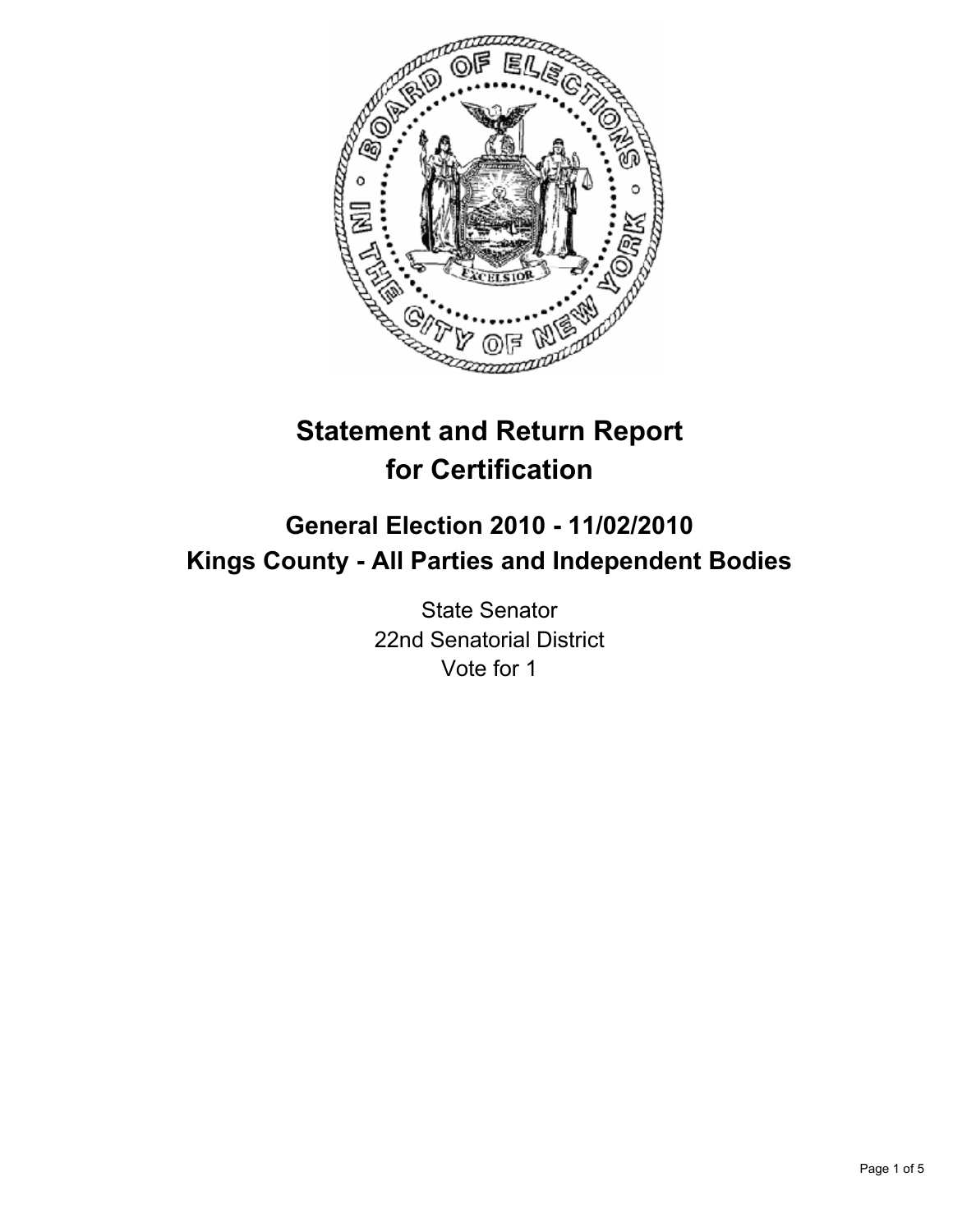

## **Assembly District 41**

| <b>PUBLIC COUNTER</b>                 | 1,942 |
|---------------------------------------|-------|
| <b>EMERGENCY</b>                      | 0     |
| ABSENTEE/MILITARY                     | 49    |
| AFFIDAVIT                             | 21    |
| <b>Total Ballots</b>                  | 2,016 |
| MICHAEL DISANTO (DEMOCRATIC)          | 528   |
| <b>MARTIN J GOLDEN (REPUBLICAN)</b>   | 1,102 |
| <b>MARTIN J GOLDEN (INDEPENDENCE)</b> | 62    |
| <b>MARTIN J GOLDEN (CONSERVATIVE)</b> | 121   |
| MICHAEL DISANTO (WORKING FAMILIES)    | 44    |
| <b>Total Votes</b>                    | 1,857 |
| Unrecorded                            | 159   |

**Assembly District 45**

| <b>PUBLIC COUNTER</b>              | 3,732 |
|------------------------------------|-------|
| <b>EMERGENCY</b>                   | 0     |
| ABSENTEE/MILITARY                  | 92    |
| <b>AFFIDAVIT</b>                   | 60    |
| <b>Total Ballots</b>               | 3,902 |
| MICHAEL DISANTO (DEMOCRATIC)       | 792   |
| MARTIN J GOLDEN (REPUBLICAN)       | 2,297 |
| MARTIN J GOLDEN (INDEPENDENCE)     | 76    |
| MARTIN J GOLDEN (CONSERVATIVE)     | 227   |
| MICHAEL DISANTO (WORKING FAMILIES) | 63    |
| ERIC D KOSLFSK (WRITE-IN)          | 1     |
| <b>Total Votes</b>                 | 3,456 |
| Unrecorded                         | 446   |

#### **Assembly District 46**

| <b>PUBLIC COUNTER</b>              | 7,293 |
|------------------------------------|-------|
| <b>EMERGENCY</b>                   | 0     |
| ABSENTEE/MILITARY                  | 228   |
| <b>AFFIDAVIT</b>                   | 115   |
| <b>Total Ballots</b>               | 7,672 |
| MICHAEL DISANTO (DEMOCRATIC)       | 2,290 |
| MARTIN J GOLDEN (REPUBLICAN)       | 3,796 |
| MARTIN J GOLDEN (INDEPENDENCE)     | 277   |
| MARTIN J GOLDEN (CONSERVATIVE)     | 536   |
| MICHAEL DISANTO (WORKING FAMILIES) | 246   |
| ZAC STACKELL (WRITE-IN)            |       |
| <b>Total Votes</b>                 | 7,146 |
| Unrecorded                         | 526   |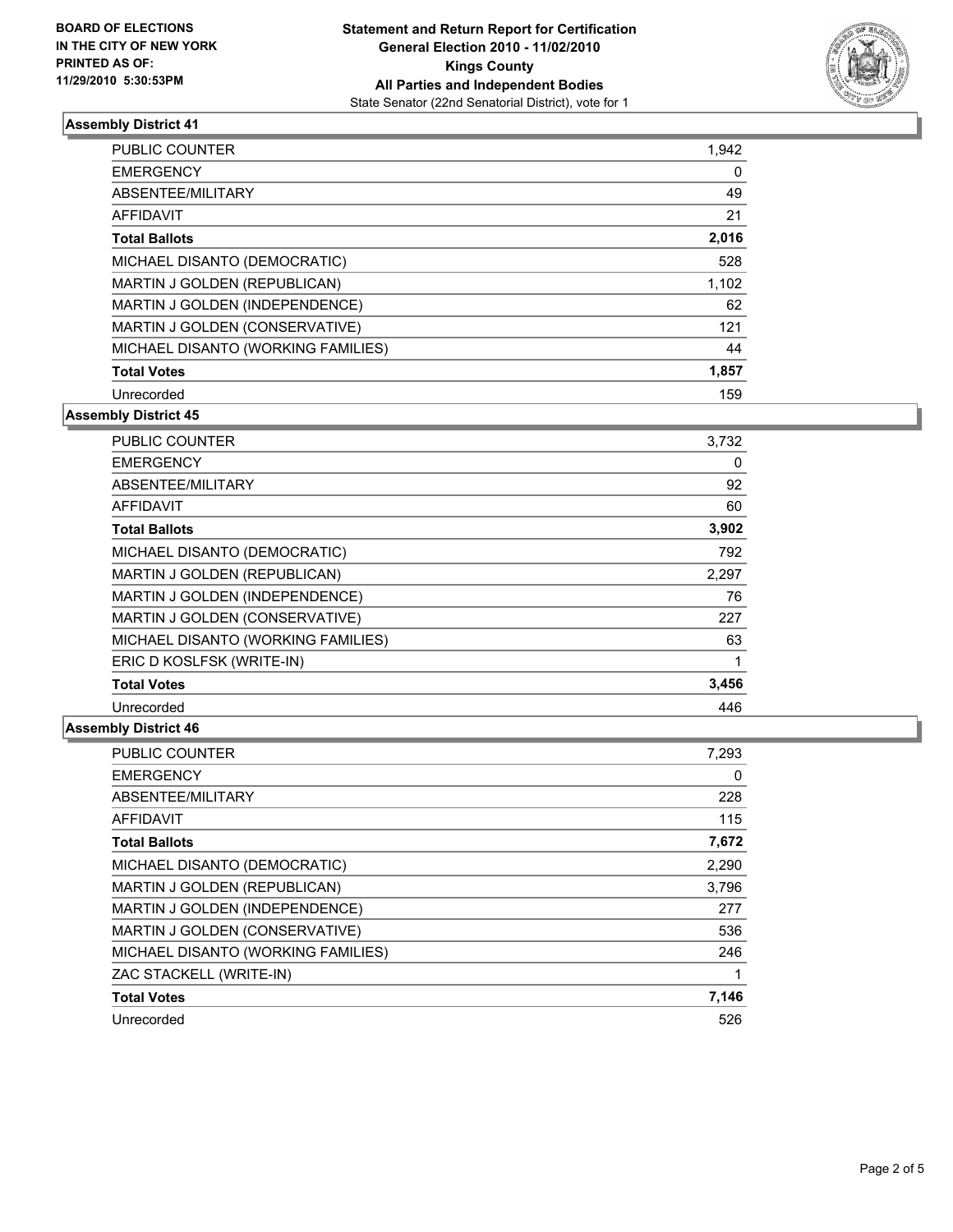

#### **Assembly District 47**

| <b>PUBLIC COUNTER</b>               | 5,096 |
|-------------------------------------|-------|
| <b>EMERGENCY</b>                    | 0     |
| ABSENTEE/MILITARY                   | 103   |
| <b>AFFIDAVIT</b>                    | 60    |
| <b>Total Ballots</b>                | 5,276 |
| MICHAEL DISANTO (DEMOCRATIC)        | 1,649 |
| <b>MARTIN J GOLDEN (REPUBLICAN)</b> | 2,420 |
| MARTIN J GOLDEN (INDEPENDENCE)      | 140   |
| MARTIN J GOLDEN (CONSERVATIVE)      | 254   |
| MICHAEL DISANTO (WORKING FAMILIES)  | 86    |
| BRAMISUV VUJIMOVIC (WRITE-IN)       | 1     |
| CARMINE J. GUIGA (WRITE-IN)         | 4     |
| HAL JALAKIK (WRITE-IN)              | 1     |
| MARTY MARKOWITZ (WRITE-IN)          | 1     |
| <b>Total Votes</b>                  | 4,556 |
| Unrecorded                          | 720   |

#### **Assembly District 48**

| <b>PUBLIC COUNTER</b>               | 3,390 |
|-------------------------------------|-------|
| <b>EMERGENCY</b>                    | 0     |
| ABSENTEE/MILITARY                   | 102   |
| <b>AFFIDAVIT</b>                    | 33    |
| <b>Total Ballots</b>                | 3,550 |
| MICHAEL DISANTO (DEMOCRATIC)        | 866   |
| <b>MARTIN J GOLDEN (REPUBLICAN)</b> | 1,866 |
| MARTIN J GOLDEN (INDEPENDENCE)      | 119   |
| MARTIN J GOLDEN (CONSERVATIVE)      | 348   |
| MICHAEL DISANTO (WORKING FAMILIES)  | 78    |
| AVRAHOM ROSENBERG (WRITE-IN)        |       |
| <b>Total Votes</b>                  | 3,278 |
| Unrecorded                          | 272   |

### **Assembly District 49**

| PUBLIC COUNTER                     | 9,499 |
|------------------------------------|-------|
| <b>EMERGENCY</b>                   | 0     |
| ABSENTEE/MILITARY                  | 249   |
| AFFIDAVIT                          | 119   |
| <b>Total Ballots</b>               | 9,901 |
| MICHAEL DISANTO (DEMOCRATIC)       | 3,059 |
| MARTIN J GOLDEN (REPUBLICAN)       | 4.714 |
| MARTIN J GOLDEN (INDEPENDENCE)     | 263   |
| MARTIN J GOLDEN (CONSERVATIVE)     | 500   |
| MICHAEL DISANTO (WORKING FAMILIES) | 194   |
| PATRICIA LOGAN (WRITE-IN)          | 2     |
| <b>Total Votes</b>                 | 8,732 |
| Unrecorded                         | 1.169 |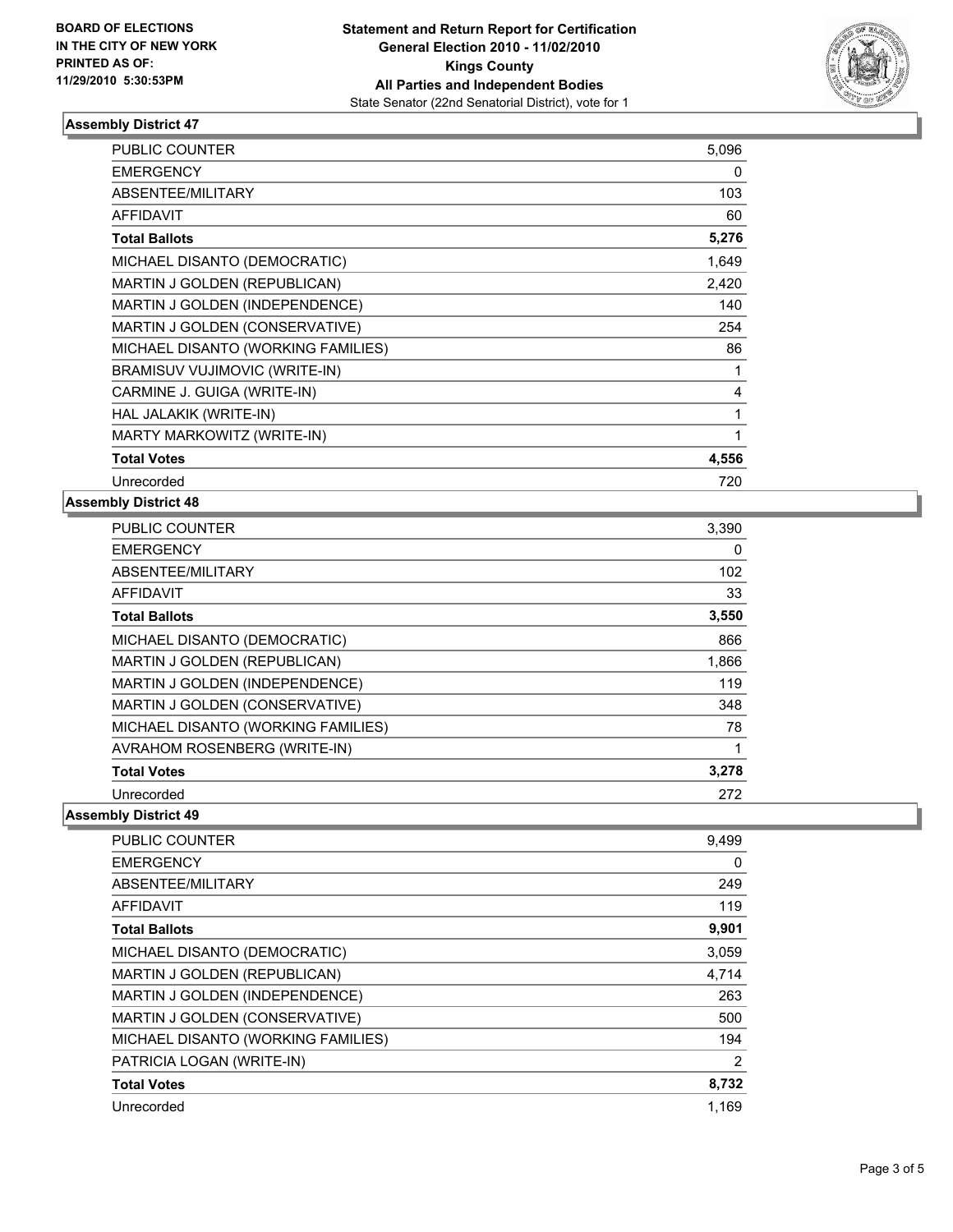

#### **Assembly District 51**

| PUBLIC COUNTER                        | 445 |
|---------------------------------------|-----|
| <b>EMERGENCY</b>                      | 0   |
| ABSENTEE/MILITARY                     | 3   |
| <b>AFFIDAVIT</b>                      | 11  |
| <b>Total Ballots</b>                  | 463 |
| MICHAEL DISANTO (DEMOCRATIC)          | 199 |
| <b>MARTIN J GOLDEN (REPUBLICAN)</b>   | 157 |
| <b>MARTIN J GOLDEN (INDEPENDENCE)</b> | 13  |
| <b>MARTIN J GOLDEN (CONSERVATIVE)</b> | 25  |
| MICHAEL DISANTO (WORKING FAMILIES)    | 19  |
| <b>Total Votes</b>                    | 413 |
| Unrecorded                            | 50  |

**Assembly District 59**

| <b>PUBLIC COUNTER</b>              | 5,664 |
|------------------------------------|-------|
| <b>EMERGENCY</b>                   | 0     |
| ABSENTEE/MILITARY                  | 102   |
| <b>AFFIDAVIT</b>                   | 36    |
| <b>Total Ballots</b>               | 5,816 |
| MICHAEL DISANTO (DEMOCRATIC)       | 1,355 |
| MARTIN J GOLDEN (REPUBLICAN)       | 3,233 |
| MARTIN J GOLDEN (INDEPENDENCE)     | 201   |
| MARTIN J GOLDEN (CONSERVATIVE)     | 512   |
| MICHAEL DISANTO (WORKING FAMILIES) | 141   |
| <b>Total Votes</b>                 | 5,442 |
| Unrecorded                         | 374   |

#### **Assembly District 60**

| PUBLIC COUNTER                     | 8,382 |
|------------------------------------|-------|
| <b>EMERGENCY</b>                   | 0     |
| ABSENTEE/MILITARY                  | 184   |
| <b>AFFIDAVIT</b>                   | 132   |
| <b>Total Ballots</b>               | 8,741 |
| MICHAEL DISANTO (DEMOCRATIC)       | 2,746 |
| MARTIN J GOLDEN (REPUBLICAN)       | 4,036 |
| MARTIN J GOLDEN (INDEPENDENCE)     | 347   |
| MARTIN J GOLDEN (CONSERVATIVE)     | 628   |
| MICHAEL DISANTO (WORKING FAMILIES) | 311   |
| <b>MONA HATAN (WRITE-IN)</b>       |       |
| TIMOTHY GRAVLICH (WRITE-IN)        |       |
| <b>Total Votes</b>                 | 8,070 |
| Unrecorded                         | 671   |